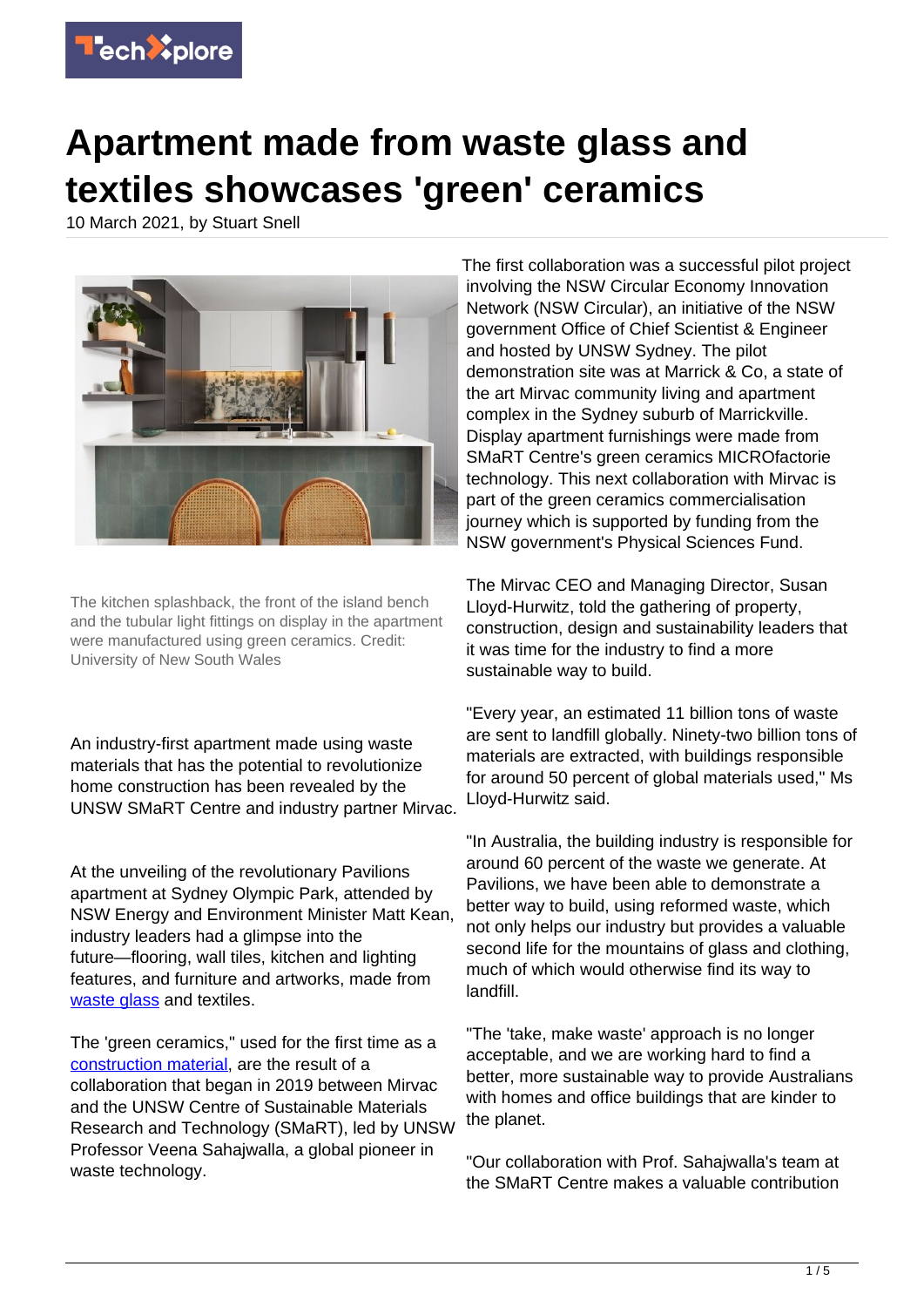

to our Planet Positive strategy to send zero waste to landfill by 2030.

"Just as important, we are demonstrating to the broader industry that there are viable commercial and sustainable alternatives that can lead to a more sustainable future, where we consider the whole life cycle of the resources and materials we use in housing and construction."

Prof. Sahajwalla, who is the Director of the SMaRT Centre, said she was delighted that Mirvac was so committed to sustainability and she was impressed the company was prepared to take risks to find new purposes for materials that can end up in landfill.

"Mirvac is a true industry leader and I commend Sue and her team for being part of the journey to help society create a materials revolution where we start to think of, and treat and reform, waste as a renewable resource," Prof. Sahajwalla said.

"These very stylish and functional furnishings and products made in our UNSW SMaRT Centre green ceramics MICROfactorie show what can be done when science, technology and industry vision and commitment come together."

The NSW Energy and Environment Minister, Matt Kean, said it was great to see Mirvac partnering with Prof. Sahajwalla and the UNSW team to help demonstrate the commercial potential of these ground-breaking 'green ceramics."



A feature wall and lighting in the Pavilions apartment are made of recycled materials. Credit: University of New South Wales

"The innovative Pavilions partnership could be the blueprint for how we do sustainable development in the future," Mr Kean said.

"Diverting the large volumes of waste generated on construction sites from landfill to create quality finishes and furniture is not only good for our environment but good for the economy."

The NSW Chief Scientist & Engineer, Professor Hugh Durrant-Whyte, said the collaboration was proof of the success of the NSW government's Physical Sciences Fund, which supported the development and commercialisation of innovative NSW technologies.

"As successful recipients in the Physical Sciences Fund's inaugural 2019 round, UNSW Sydney received \$790,000 to assist in the development of commercial tiles from common waste products, for use in the built environment. I'm delighted that this funding has contributed to the new agreement between UNSW Sydney's SMaRT Centre and Mirvac, which will provide strong economic benefits while contributing to waste renewal and reuse in our state," he said.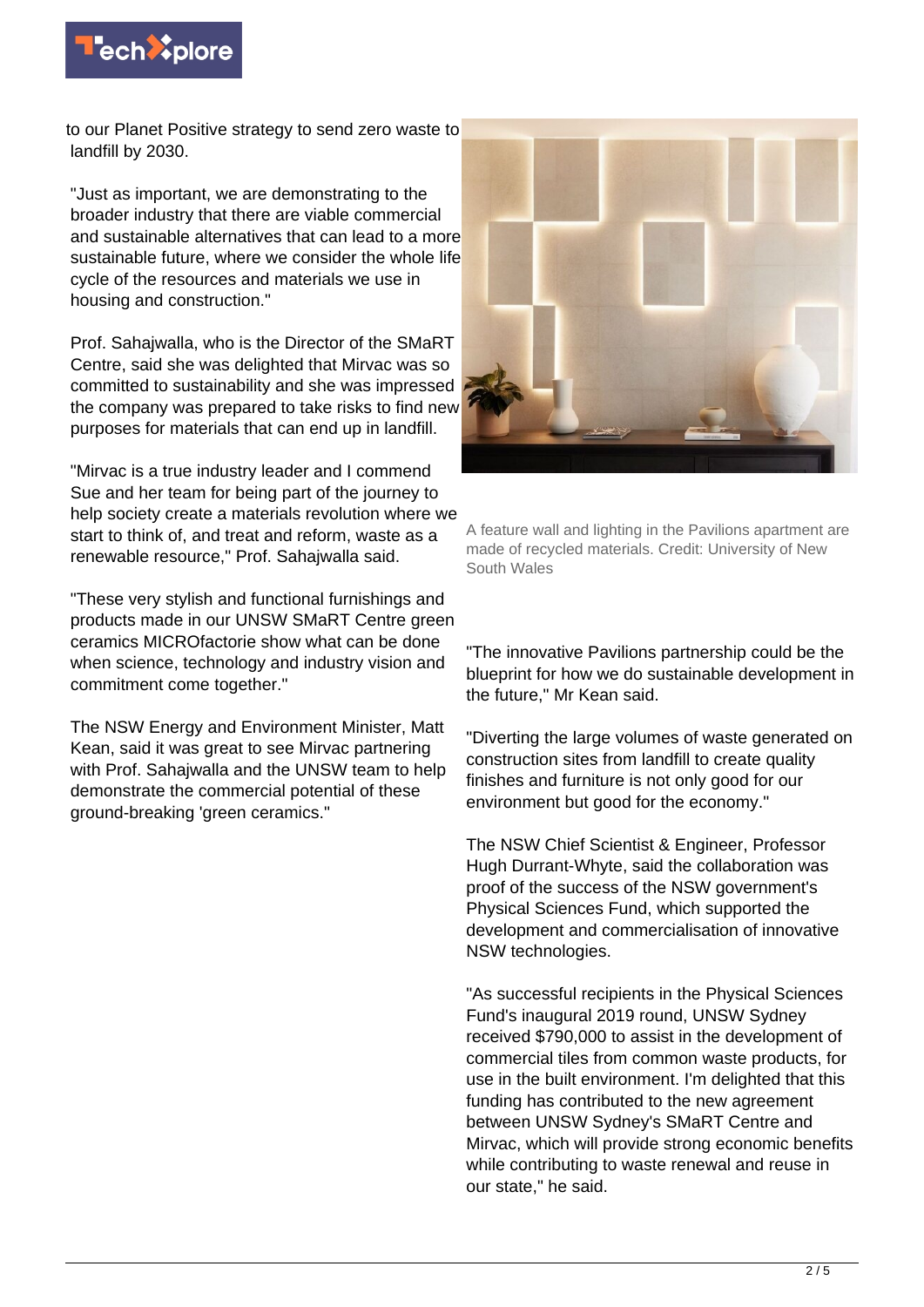

The NSW Circular CEO, Lisa McLean, said: "NSW "We have an innovation culture that aligns well with Circular is proud to have made this project possible the SMaRT Centre whose brilliant scientists and through our support of the SMaRT Centre. This is a engineers have produced an entirely new built demonstration of our continued brokering of research, industry and public sector partnerships in Hurwitz said. support of circular economy innovation.

"Mirvac's leadership in partnership with this breakthrough innovation is catalyzing the market in an exciting way that gives a taste of things to come for the circular economy in Australia. It signals the start of a huge wave of circular economy innovation science and engineering smarts and Mirvac which we will see roll through every sector of our economy."

Mirvac's Ms Lloyd-Hurwitz said the company was ready to lead change in the industry as it charted its own path towards zero waste.



The standing lamp is one of several light fittings made from materials that would have otherwise ended up in landfill. Credit: University of New South Wales

environment material from waste," Ms Lloyd-

"The importance of this collaboration cannot be overstated. To get the green ceramics from the lab to the marketplace it is imperative to first get the product right and also establish that there is a market. To this end, SMaRT Centre provides the contributes expertise in design, development, construction and marketing.

"It took many months and trial attempts to create a product that is not only fit for purpose but meets the essential customer requirement of being beautiful and durable."

In 2019, Mirvac and the SMaRT Centre offered a first glimpse of the potential for green ceramics with the unveiling of the furniture and artworks at Marrick & Co, the first One Planet Living residential community in NSW.

The positive market response led to an expanded project scope at Pavilions, with green ceramics used for the first time as a construction material in a residential setting after complying with the Building Code of Australia and passing tests for slip and fire resistance and acoustics. It also met Mirvac design standards, proving its ability to stand up to normal household wear and tear.

The next stage in the SMaRT Centre collaboration is to investigate opportunities to establish a MICROfactorie to enable local sourcing and manufacture of waste into green ceramics. The SMaRT Centre is also assisting Mirvac on its other development sites in Sydney, identifying materials that can be diverted to recycling or reforming before demolition works begin.

A series of public and industry events and tours will be held in the Pavilions apartment over coming months to build industry awareness of MICROfactorie technology and draw attention to the need to reduce waste in construction.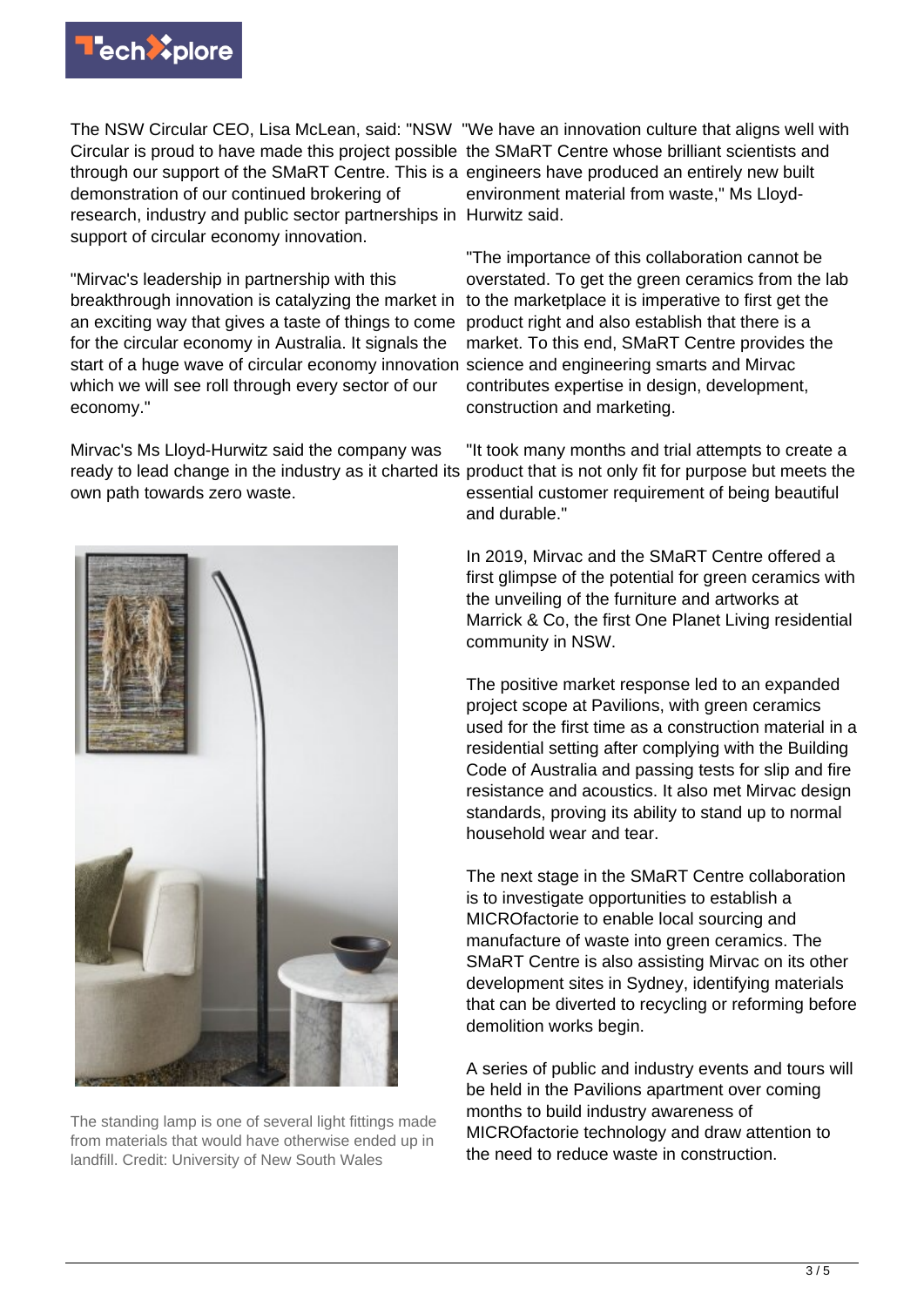

UNSW Deputy Vice-Chancellor, Research and Enterprise, Professor Nicholas Fisk, said the collaboration with Mirvac and NSW Circular was a powerful demonstration of social and economic impact arising from government, industry and university research collaboration.

"Taking green ceramics to the next level where they can be used as construction materials that meet all of the rigorous standards that apply is a real achievement. A crucial partner on this commercialisation journey has been the NSW government's Office of Chief Scientist & Engineer which provided funding from its Physical Sciences Fund.

"We are starting to see the fruits of this commercialisation work and while there is still a long way to go we are delighted to be making progress and would like to acknowledge all of our partners who have been part of this journey."

## **About 'green ceramics'**

The MICROfactorie process takes problematic [waste materials](https://techxplore.com/tags/waste+materials/) and 'reforms' them into entirely new 'green ceramics' and other products for the built environment through a combination of heat and compression. In the Pavilions apartment, green ceramic tiles are used for the first time as a building material. All tiles are made from a combination of yellow-bin glass and textiles, both considered problem waste streams despite their inherent qualities. Green ceramics have been applied to flooring, kitchen splashback and island front, shelving, feature walls, artwork, light fittings and furniture.

## **Floor tiles unlike any other**

The combination of two dissimilar waste sources—glass and textiles—in the MICROfactorie process creates an entirely new product that makes the technology distinct from other recycled products which are typically turned back into themselves, for example, glass recycled to create glass, or PET plastics to create plastics.



The floor tiles and island bench tiles are manufactured using the MICROfactorie process. Credit: University of New South Wales

Glass is a strong material that loses none of its valuable properties and can be recycled or reformed many times over. Textiles provide the color and esthetic but also a technical addition, playing an important role in meeting building standards.

The floor tiles used in the apartment have been tested for slip, fire and acoustic properties. They have a terrazzo look that can be controlled, to a degree. There is variability in the material which gives it its own grain and character, much like a piece of timber or natural stone. The character, grain or story is embedded in the green ceramic product.

## **Costs v. benefits**

There is an energy cost to recycling waste but all materials have a level of embodied energy which, combined with transport, is often the most significant part of the impact of objects. When you eliminate transport and virgin materials manufacturing, you save large amounts of energy.

An important element of the MICROfactorie technologies is that they are designed to operate